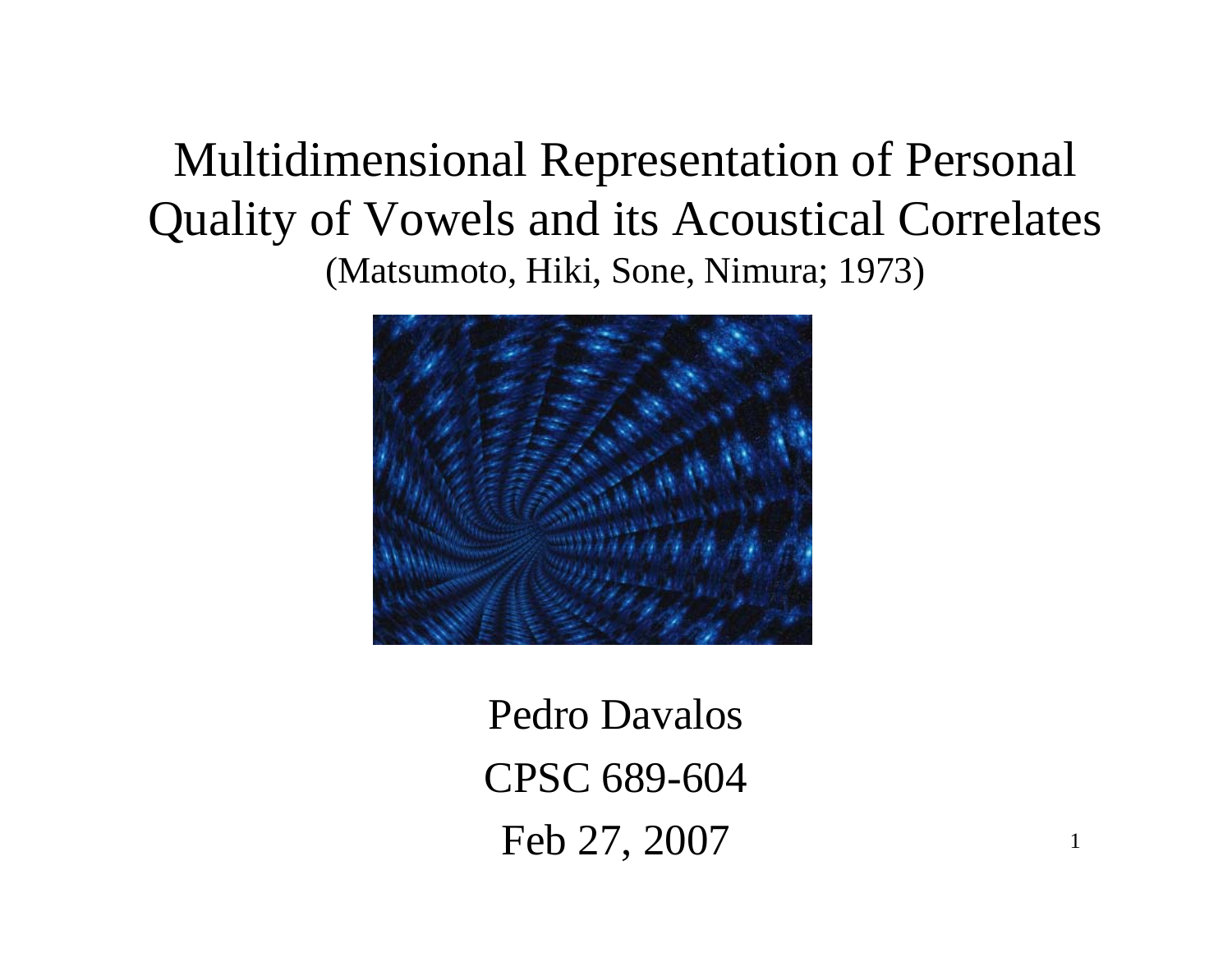# Outline

- Introduction
- Test 1:  $/a/$
- Test 2: Hybrid
- Test 3: Vowels
- Conclusions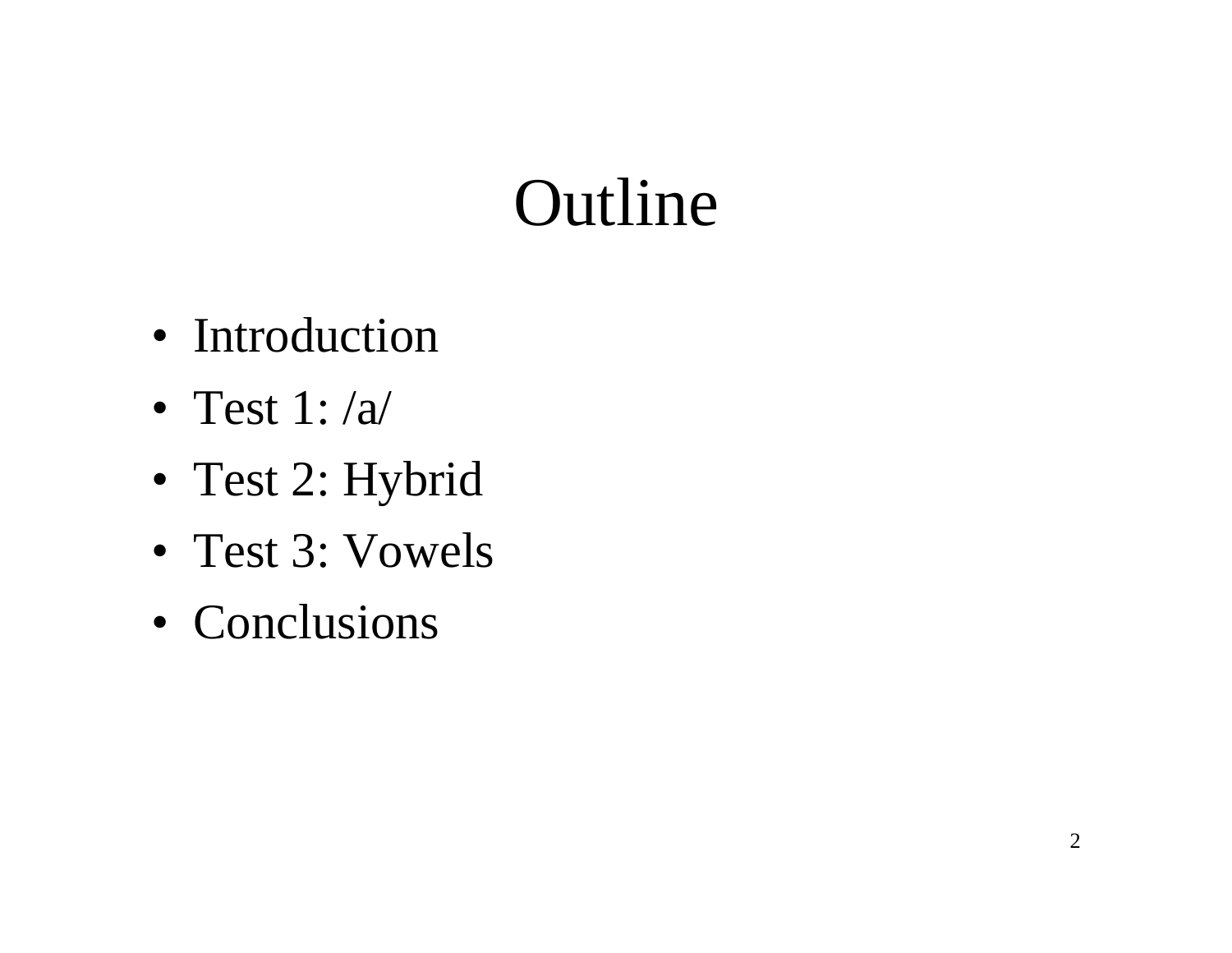### Intro: Goal

• Determine how acoustical properties influence recognizing speakers.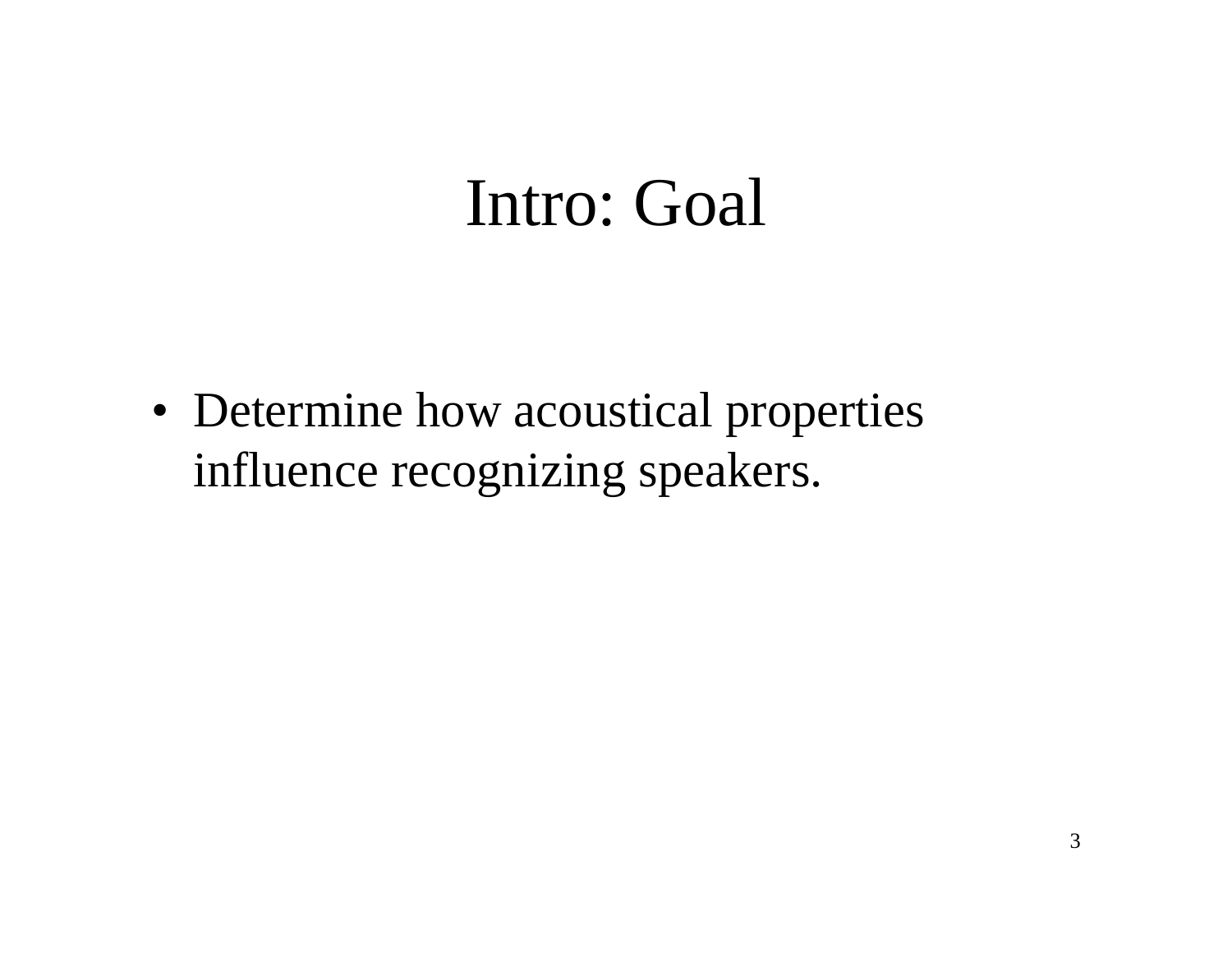# Intro: Background

- "Personal Quality"
	- Is NOT high quality as required to perform at an opera
	- – It refers to the speaker's characteristics and the voice attributes that allow speaker recognition

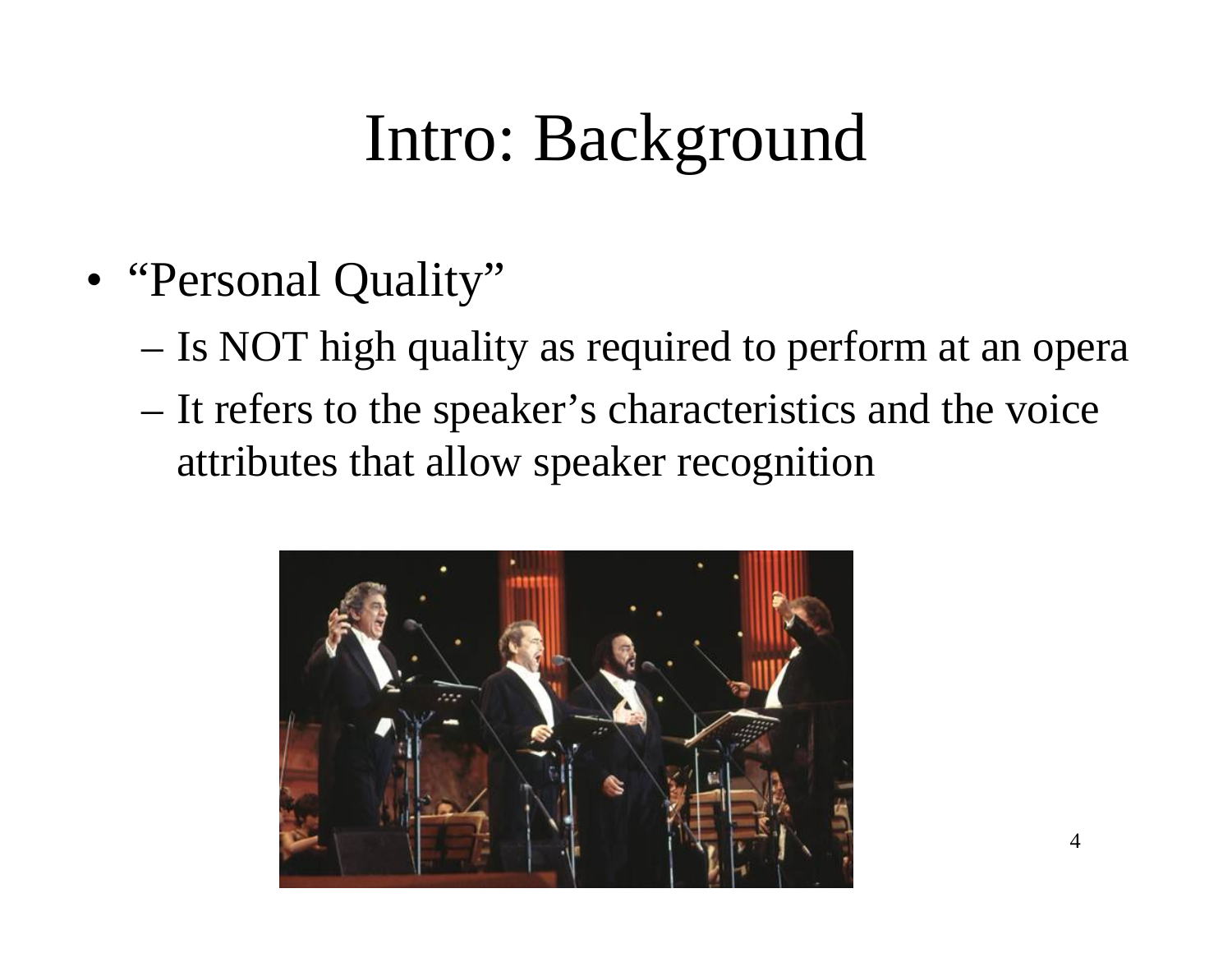# Intro: Approach

Psychological Auditory Space (PAS)

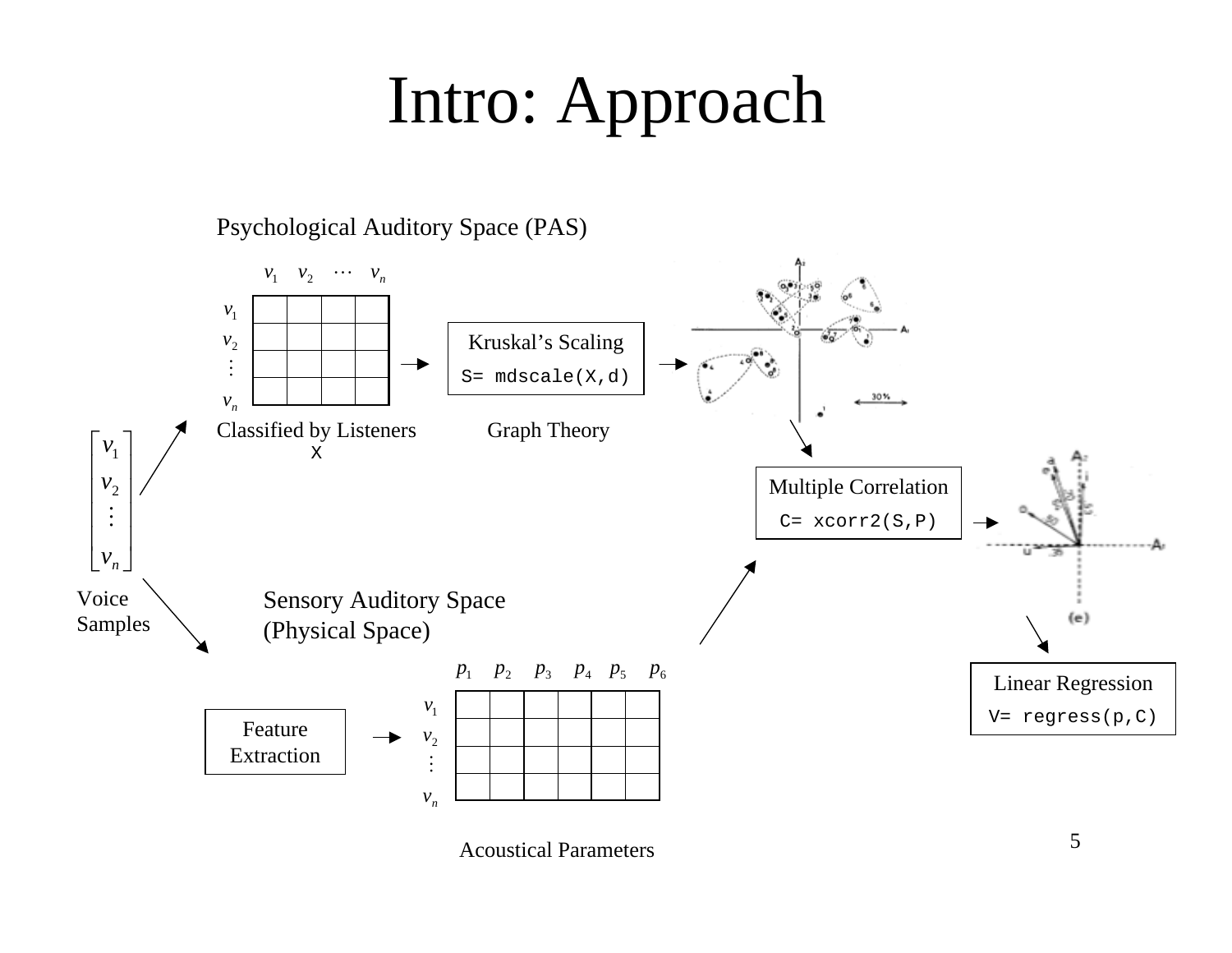## Intro: Acoustical Parameters

- • Mean Fundamental Pitch Frequency  $\log F_0$
- • Fluctuation of Fundamental Pitch Period $-$  σ(Δ*T*/*T*)
- • Slope of Glottal Source Spectrum α
- •Formant Frequencies





Glottal Source Characteristics - U(s)

Vocal Tract Characteristics - T(s)

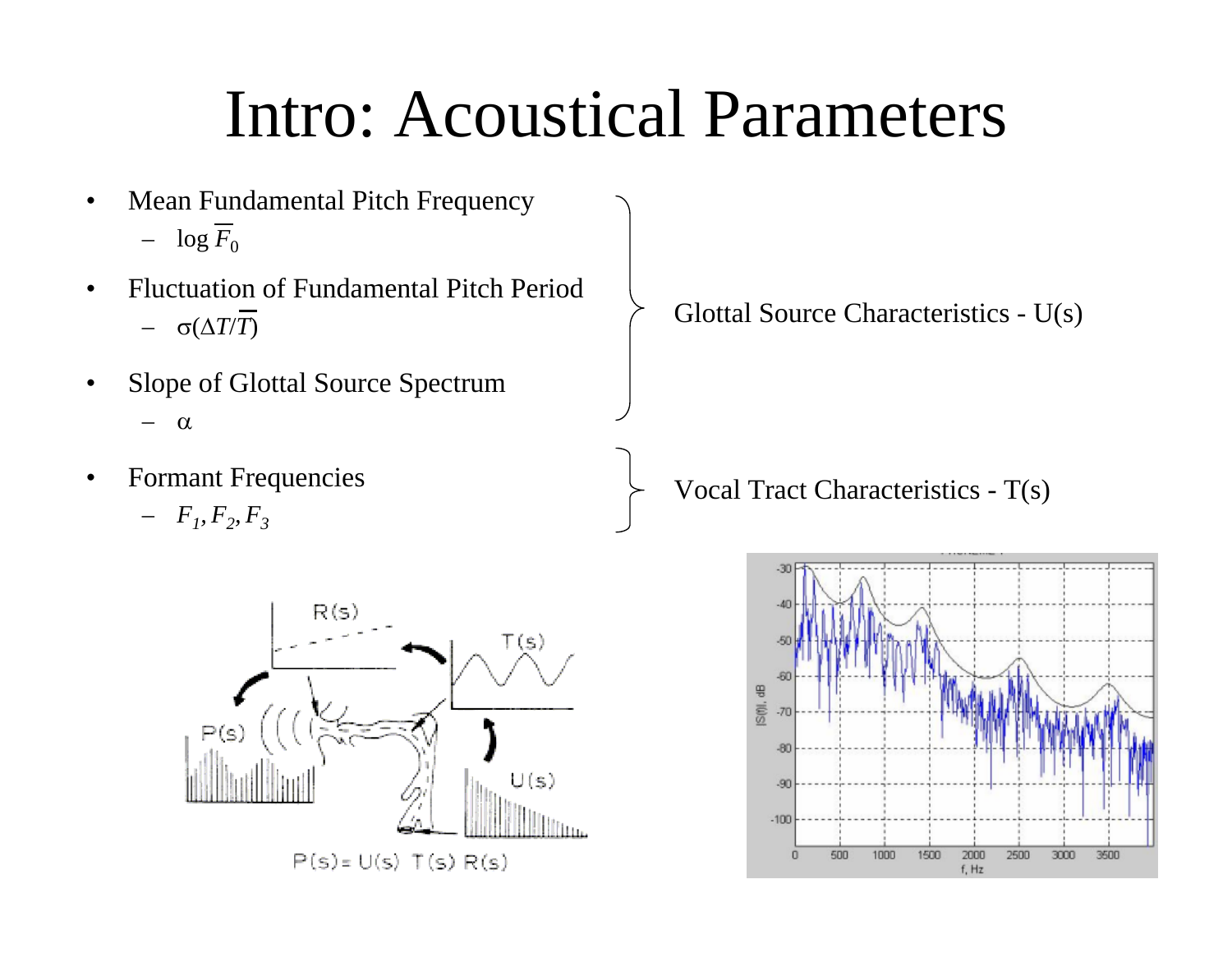# Intro: \_\_\_ Recognition



#### **Speech Recognition:** They are all the *same*!

 $\rightarrow$  "Hello World"

#### **Speaker Recognition:** They are all the *different*!  $\rightarrow$  s1, s2, s3, & s4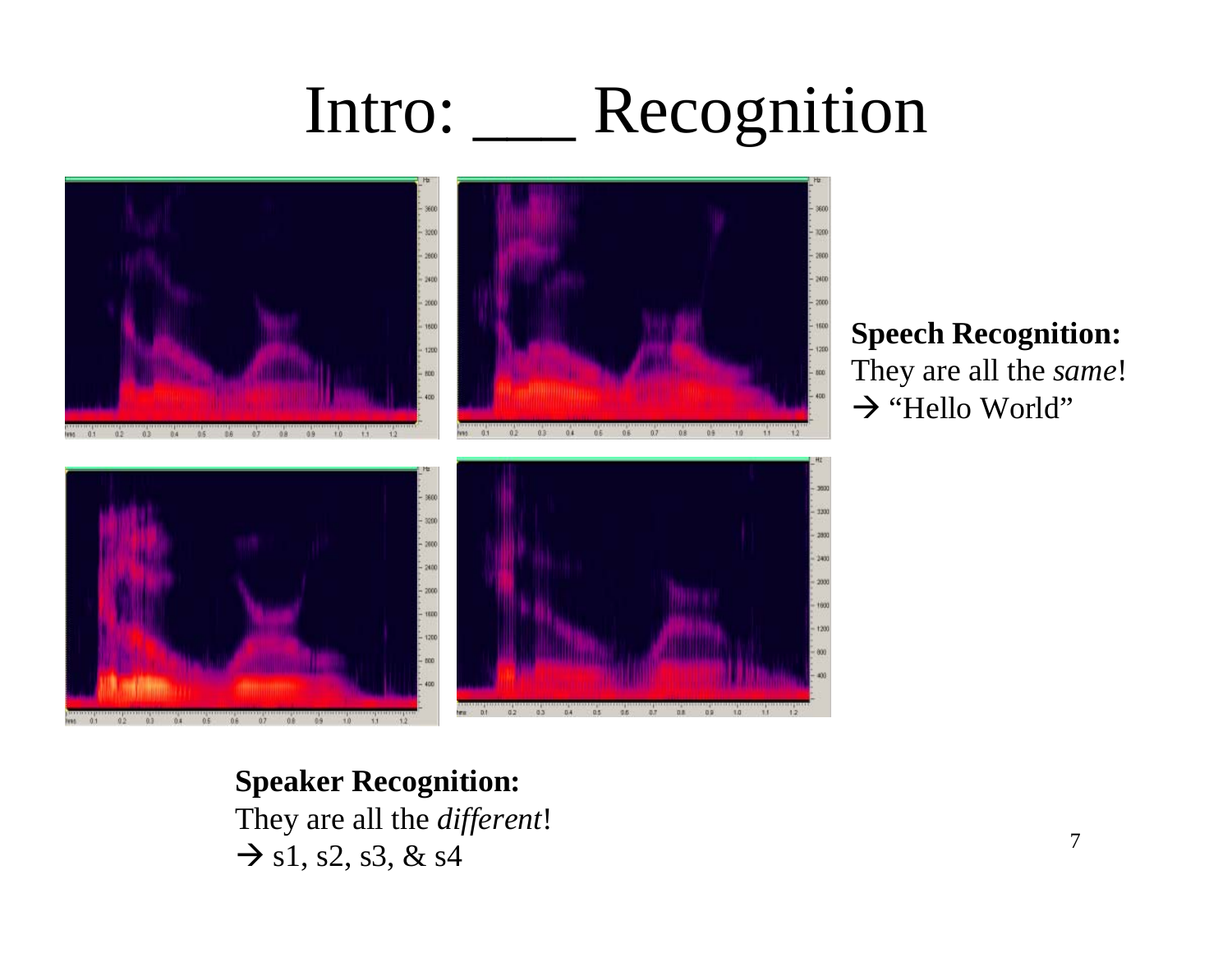## Test  $1 - \sqrt{a}$ : Specs

- • Data Samples:
	- 8 speakers, vowel /a/ at 3 freq: 120, 140, & 160 Hz  $\rightarrow$  24 samples
- Listener Testing:
	- 6 listeners, listen 9 times to each pair twice (order)  $\rightarrow$  108 values/pair
	- Listeners classify voice pairs as "same talker" or "different talker"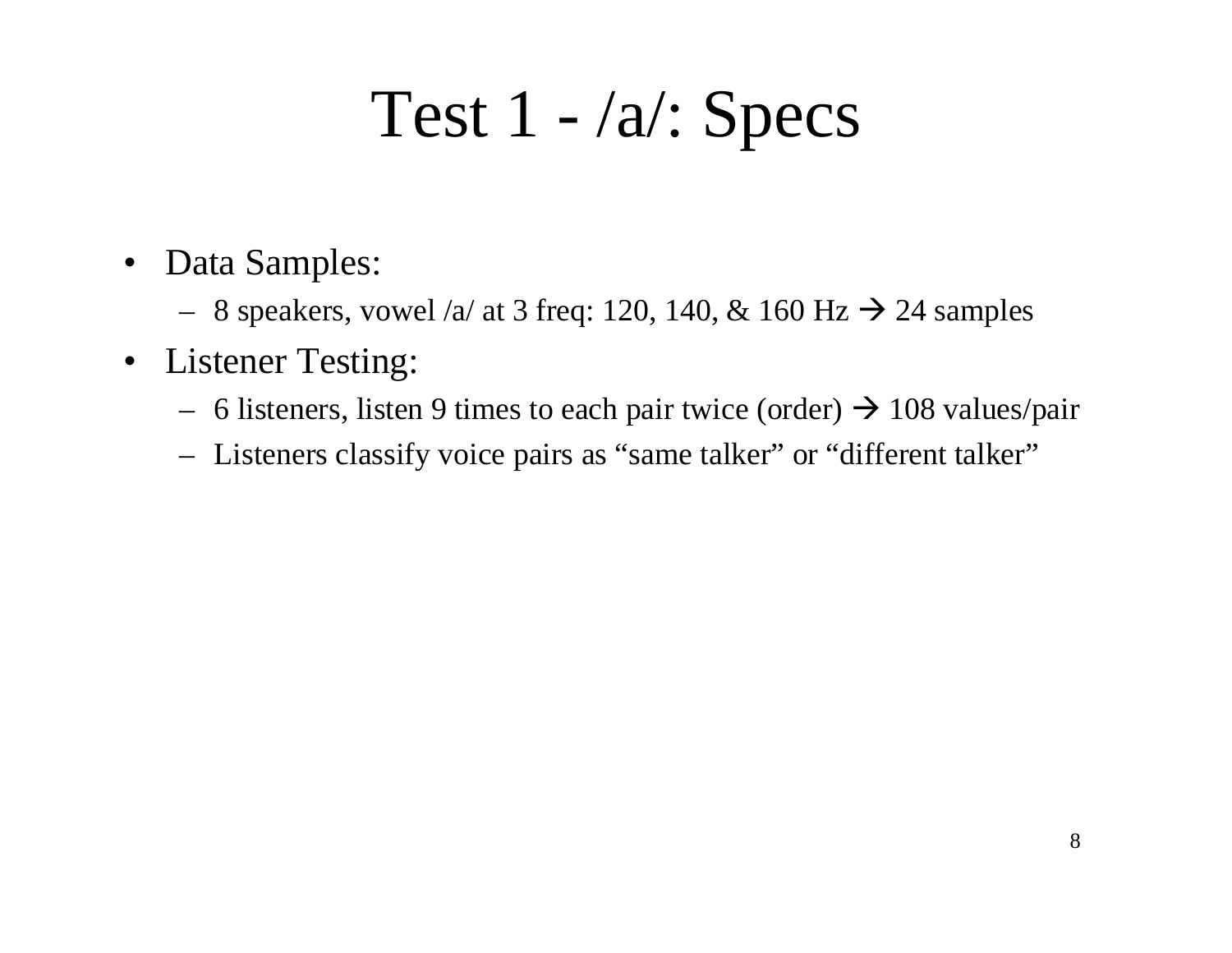



9

**Correlation between PAS and Acoustical Parameters**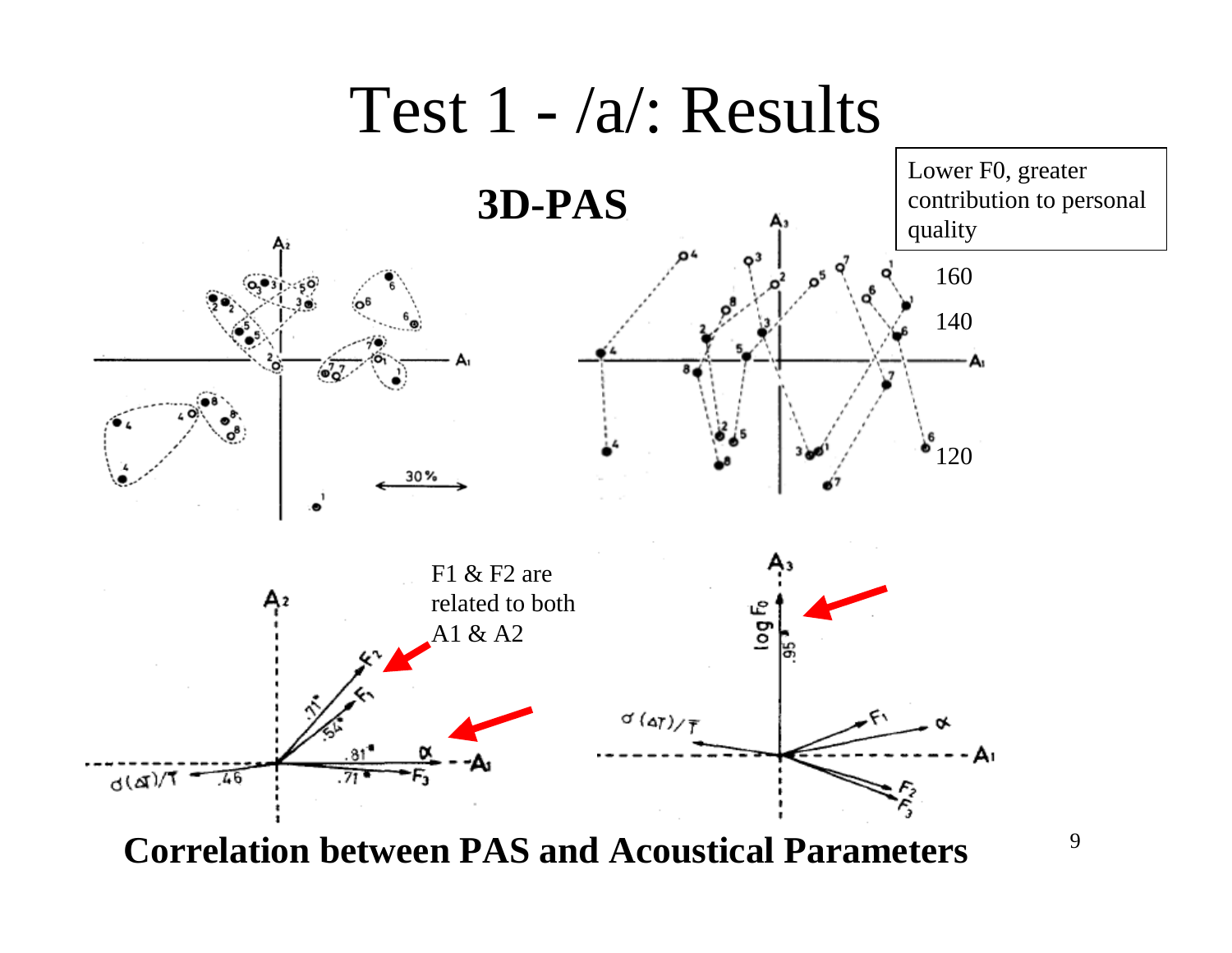### Test 1 - /a/: ROC

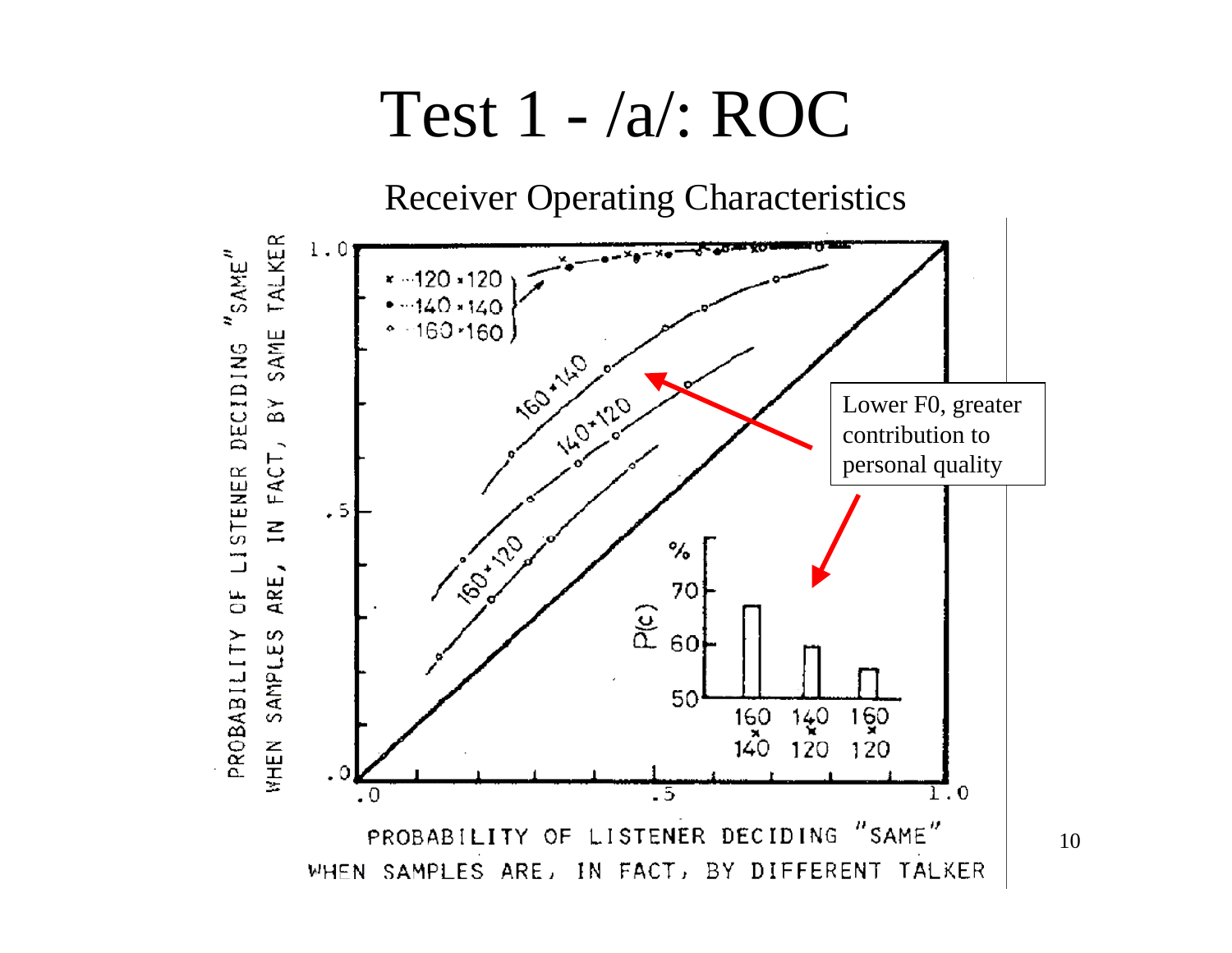### Test 1 - /a/: Results (var)

#### TABLE I Relation Between Various Sets of the Acoustical Parameters and the Explained Variance of the Configuration of Voice Set

| GLOTTAL SOURCE CHARACTERISTICS      |                                                |                                     | VOCAL TRACT CHARACTERISTICS                     | EXPLAINED VARIANCE<br>IN % |  |  |
|-------------------------------------|------------------------------------------------|-------------------------------------|-------------------------------------------------|----------------------------|--|--|
| MEAN FUNDAMENTAL<br>PITCH FREQUENCY | FLUCTUATION OF<br>FUNDAMENT AL<br>PITCH PERIOD | SLOPE OF GLOTTAL<br>SOURCE SPECTRUM | FORMANT FREQUENCIES,<br>$F_1$ , $F_2$ AND $F_3$ |                            |  |  |
| х                                   | Χ                                              | X.                                  | х                                               | 86                         |  |  |
| Х                                   | х                                              |                                     | Х                                               | 84                         |  |  |
| X                                   |                                                | Х                                   | х                                               | 84                         |  |  |
| X                                   |                                                |                                     | х                                               | 81                         |  |  |
| х                                   | х                                              | Х                                   |                                                 | 71                         |  |  |
| х                                   |                                                |                                     |                                                 | 55                         |  |  |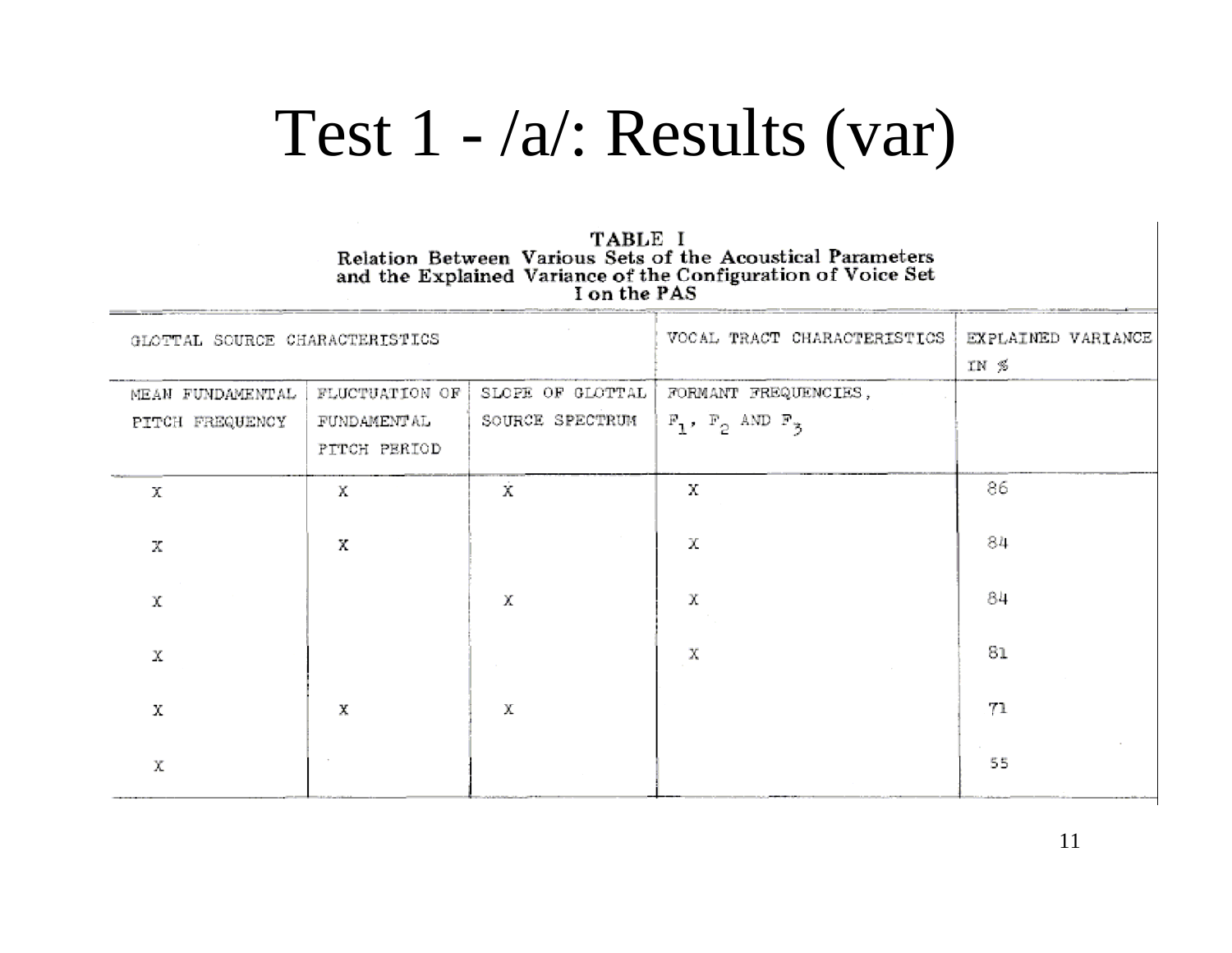# Test 2 – Hybrid: Specs

- Data Samples:
	- 5 speakers, vowel /a/ at 140 Hz.
	- Data set altered by generating fixed glottal source (removing fluctuation of fundamental pitch period variable)
- 6 listeners repeat 10 trials each pair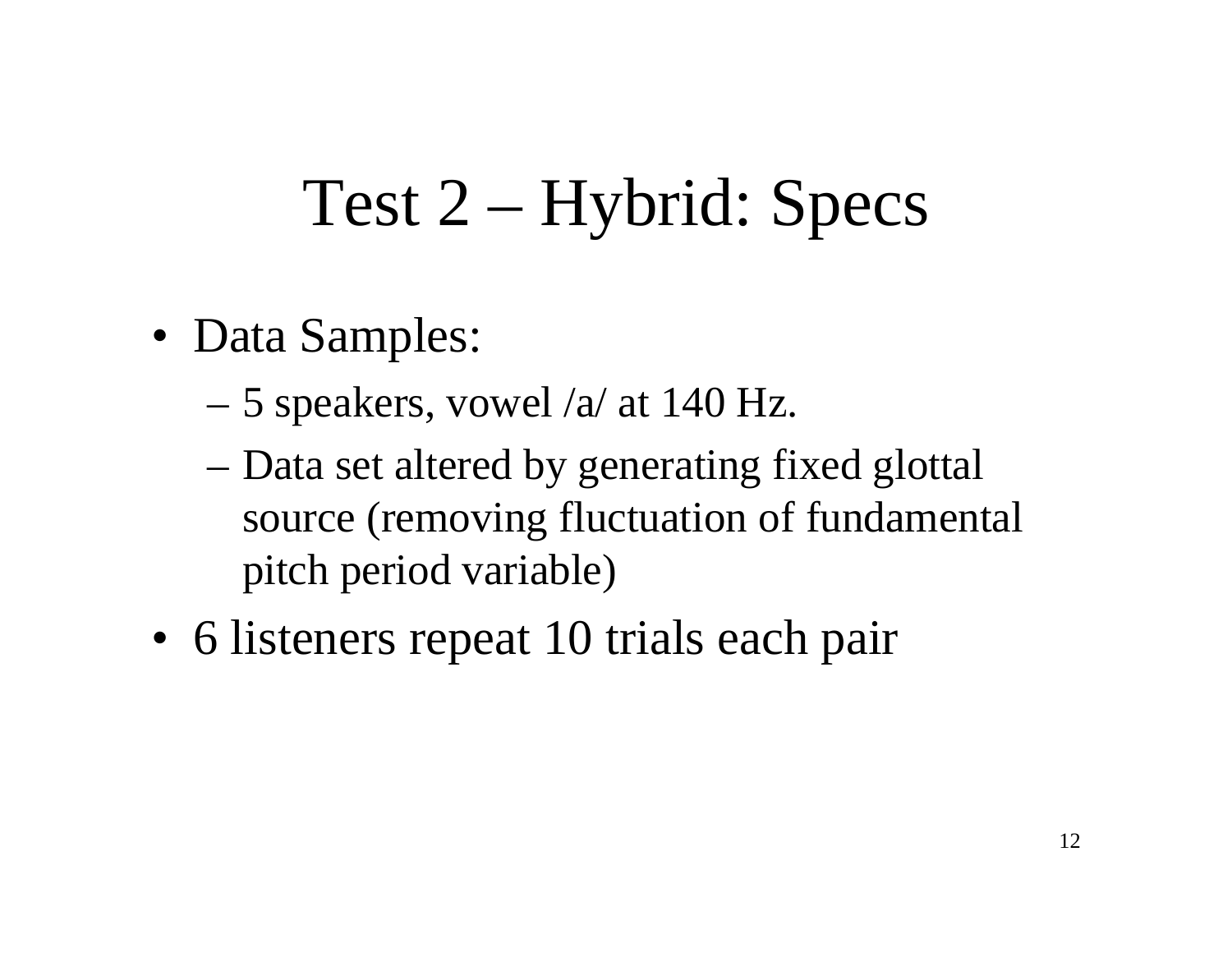## Test 2 – Hybrid: Results

 $A<sub>2</sub>$ 

ဝိန<br>O

 $\mathbf{e}_i$ 

້ຈ່

- •F3 became similar to F1 & F2
- Vocal Tract has greater contribution •than Glottal (other than F0) since hybrid voices tend to be closer to the original with the same formants. å

2D PAS of Hybrid Voices V<sub>g</sub>: V-Formant, g-glottal source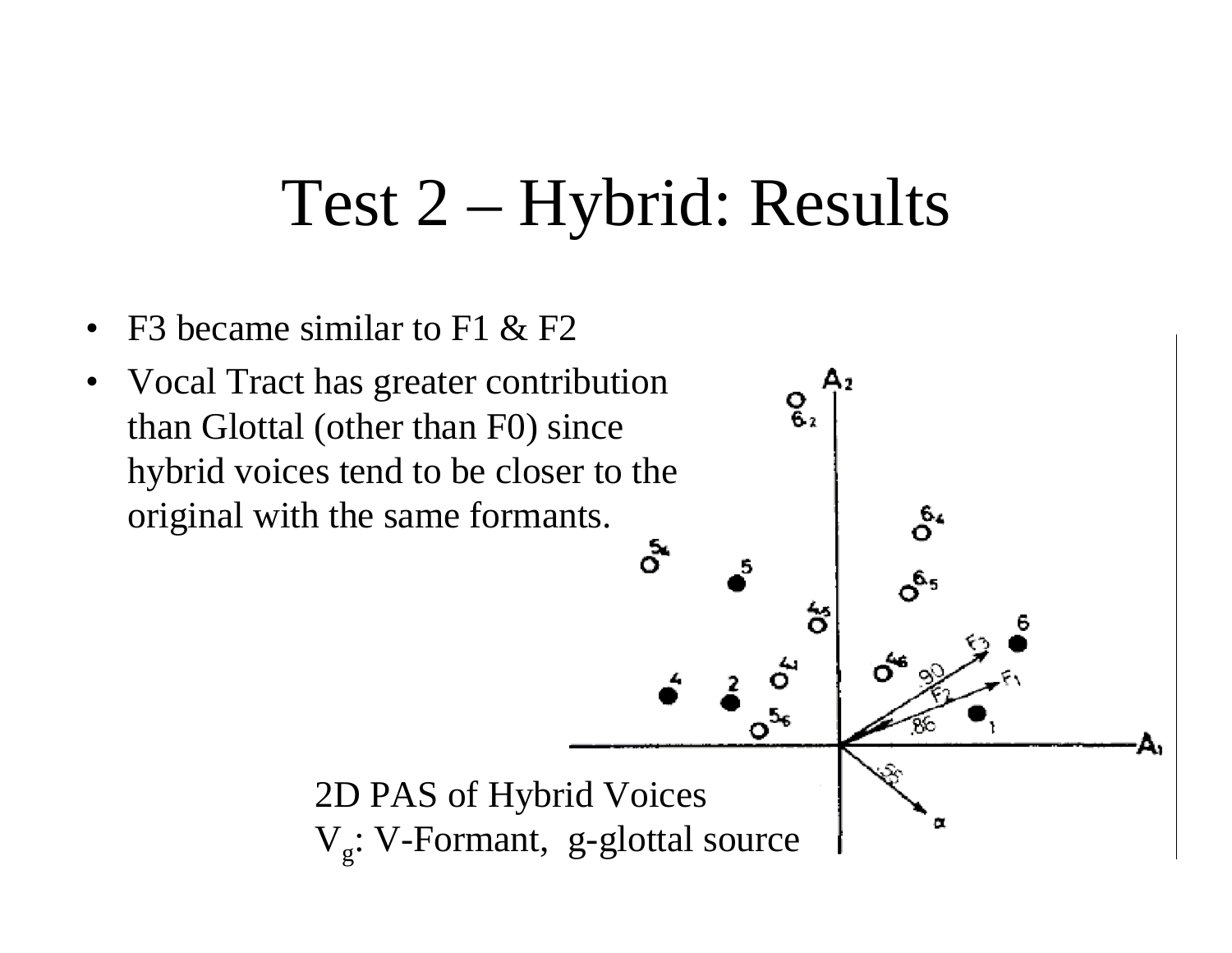## Test 3 – Vowels: Specs

- Data Samples
	- 8 Speakers, 5 vowels (40 Voices) all at 164 Hz
- Listeners
	- 13 people listened 3 times to all voice pairs
	- (78 Samples)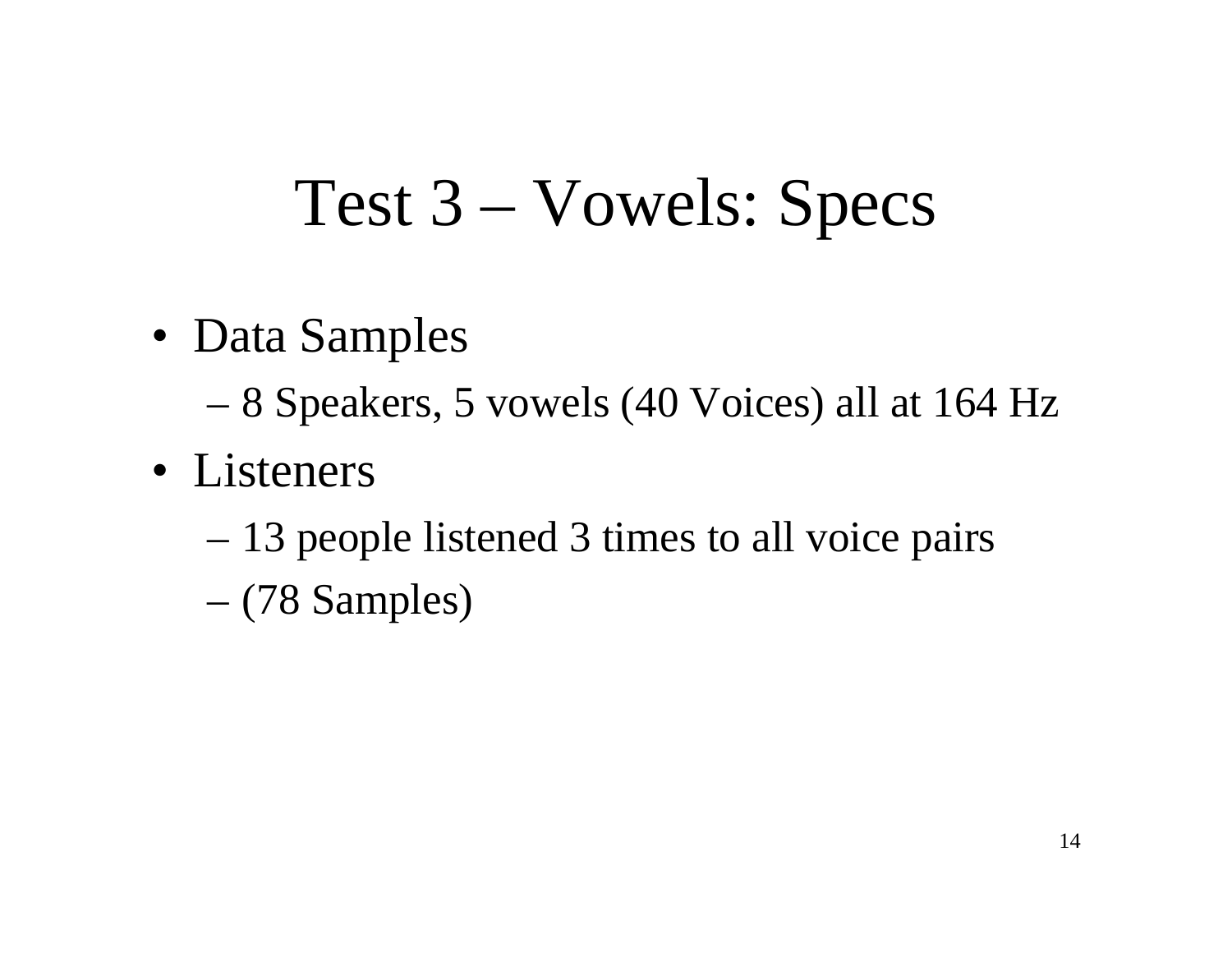### Test 3 – Vowels: Results (PAS)



Since Talkers are clustered,

The perceptual cues of personal quality common to different vowels is involved in listener judgment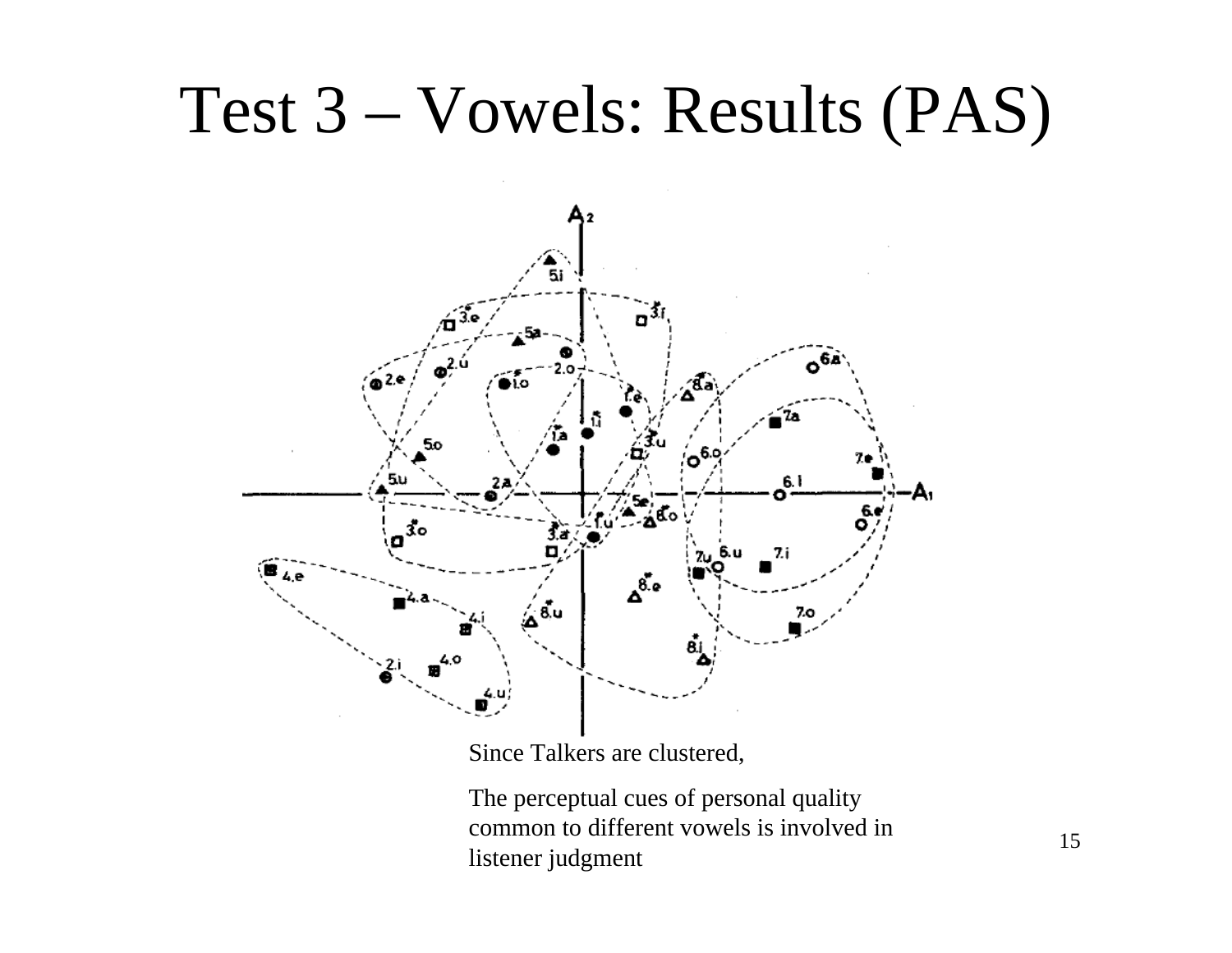### Test 3 – Vowels: Results (ROC)

Receiver Operating Characteristics

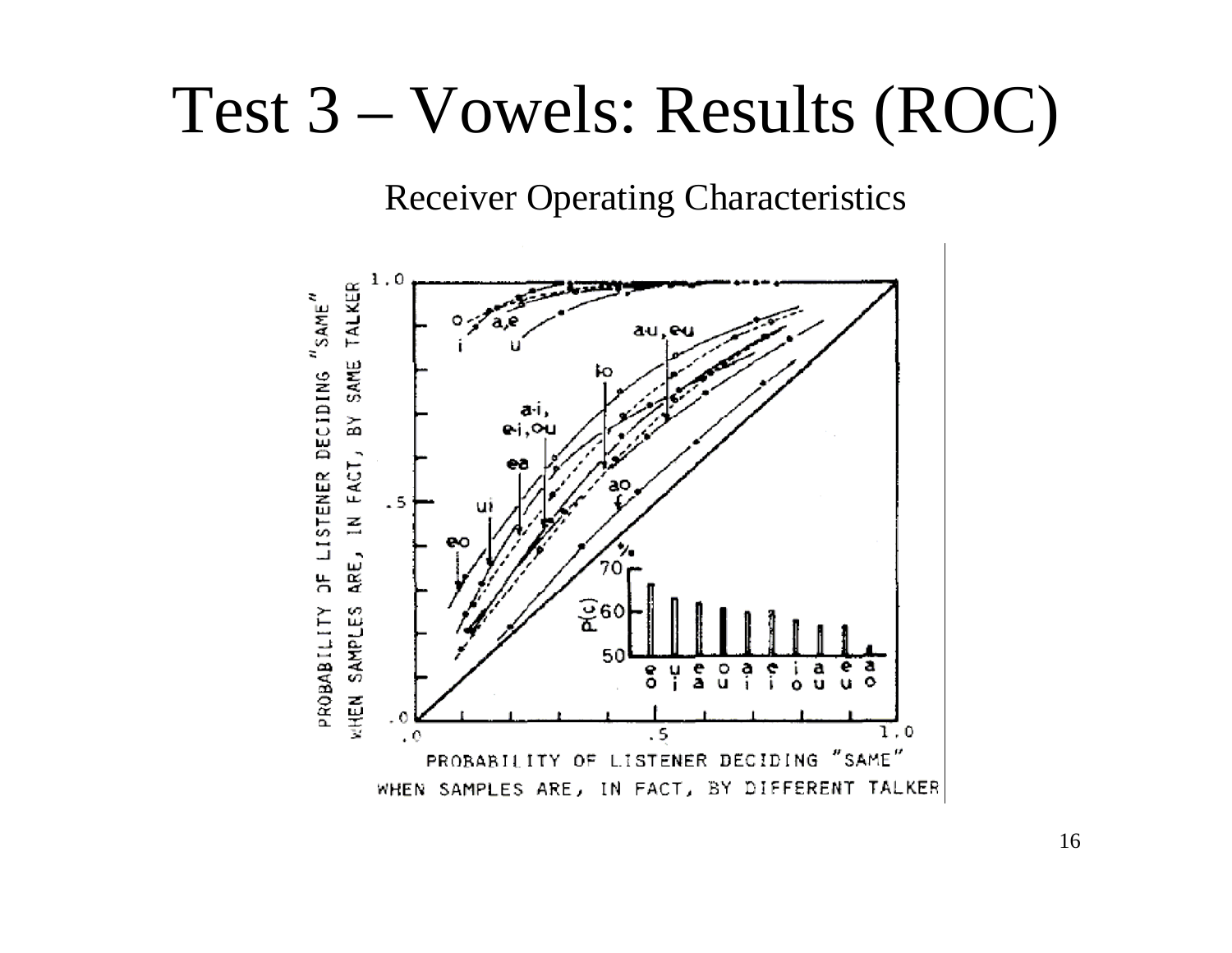### Test 3 – Vowels: Results (xcorr)

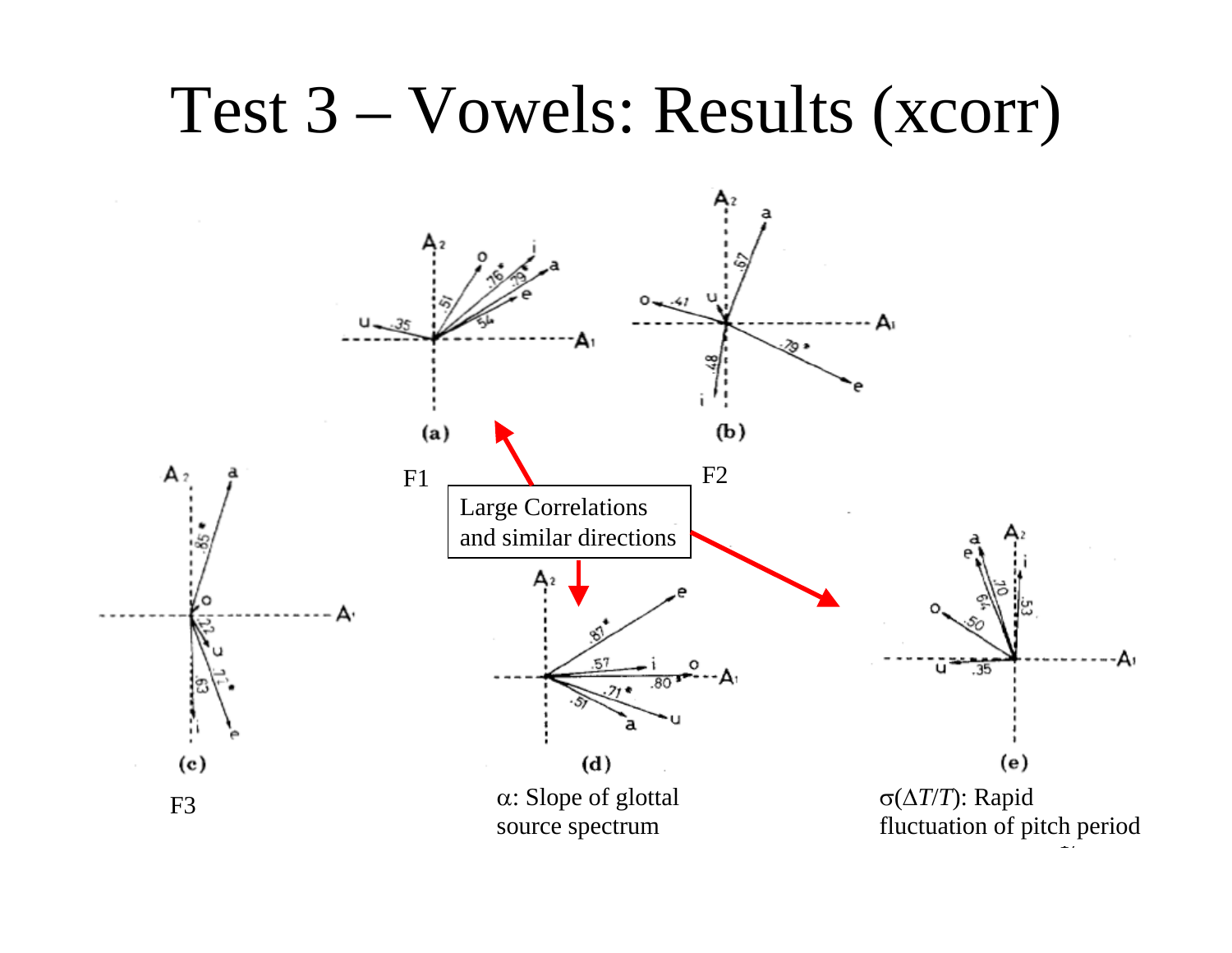### Test 3 – Vowels: Results (var)

TABLE II Relation Between Various Sets of the Acoustical Parameters and the Explained Variance of the Configuration of Voice Set<br>II on the PAS

|                                               | GLOTTAL SOURCE CHARACTERISTICS      | VOCAL TRACT CHARACTERISTICS                     | IN % |     | EXPLAINED VARIANCE    |     |      |
|-----------------------------------------------|-------------------------------------|-------------------------------------------------|------|-----|-----------------------|-----|------|
| FLUCTUATION OF<br>FUNDAMENTAL<br>PITCH PERIOD | SLOPE OF GLOTTAL<br>SOURCE SPECTRUM | FORMANT FREQUENCIES,<br>$F_1$ , $F_2$ AND $F_3$ |      |     | $/1/$ /e/ /a/ /o/ /u/ |     |      |
| X                                             | χ                                   | Χ                                               | 97   | -99 |                       | 93. | -94  |
| х                                             | х                                   |                                                 | 80   | 80  | 79                    | 88  | 80   |
|                                               |                                     | Х                                               | 71   | 80. | 85.                   | 62. | - 45 |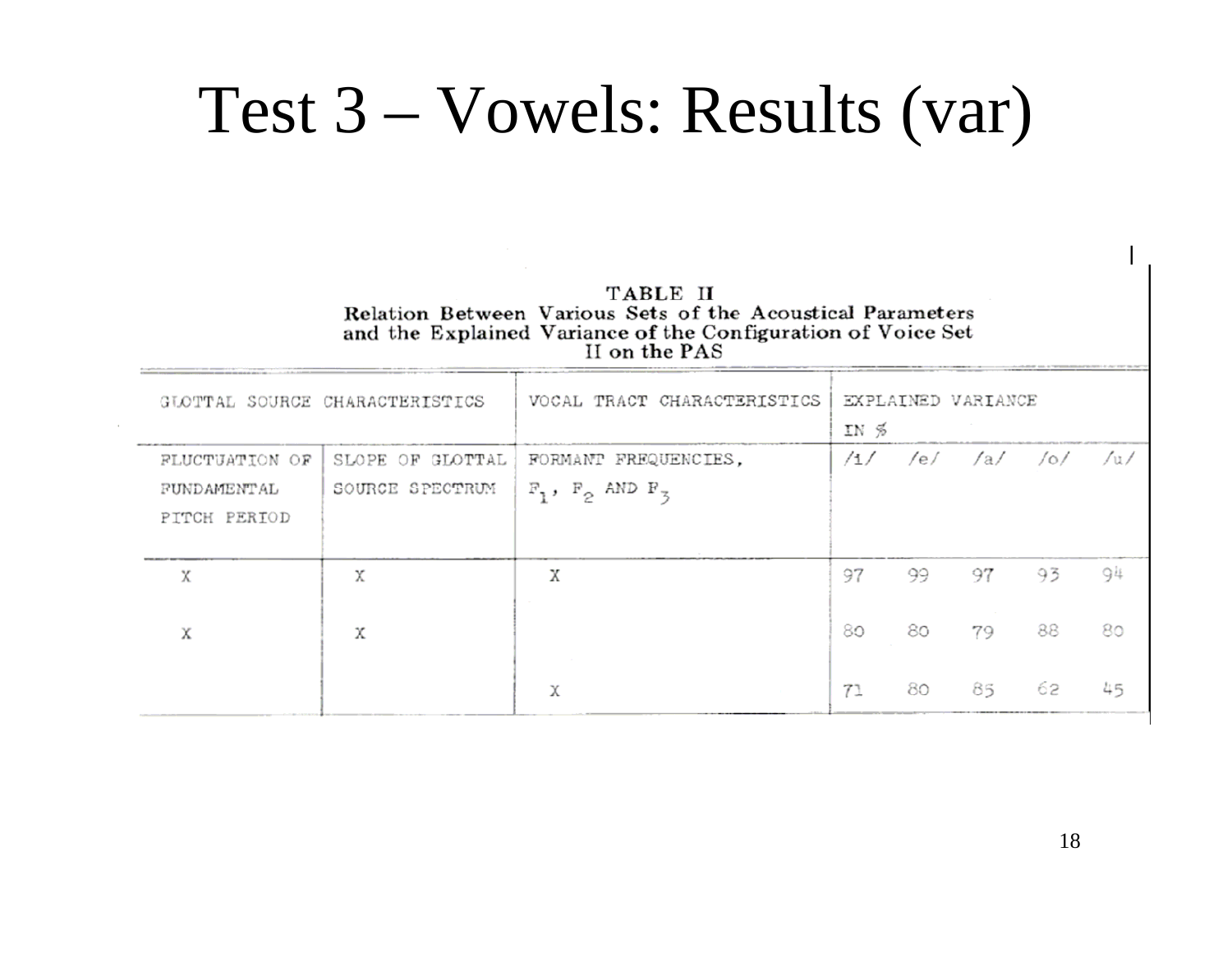# Conclusions (1)

- • F0 is the relative most significant contributor to perception of personal quality
- Vocal Tract and Glottal Characteristics contribute to different perceptual dimensions from each other with F0 constant
- Vocal Tract contributions to perception of personal quality varies with different vowels
- $\bullet$ The perceptual dimensions of F0, F1,  $\alpha$ -slope of glottal, and fluctuation of F0 period are independent of vowel